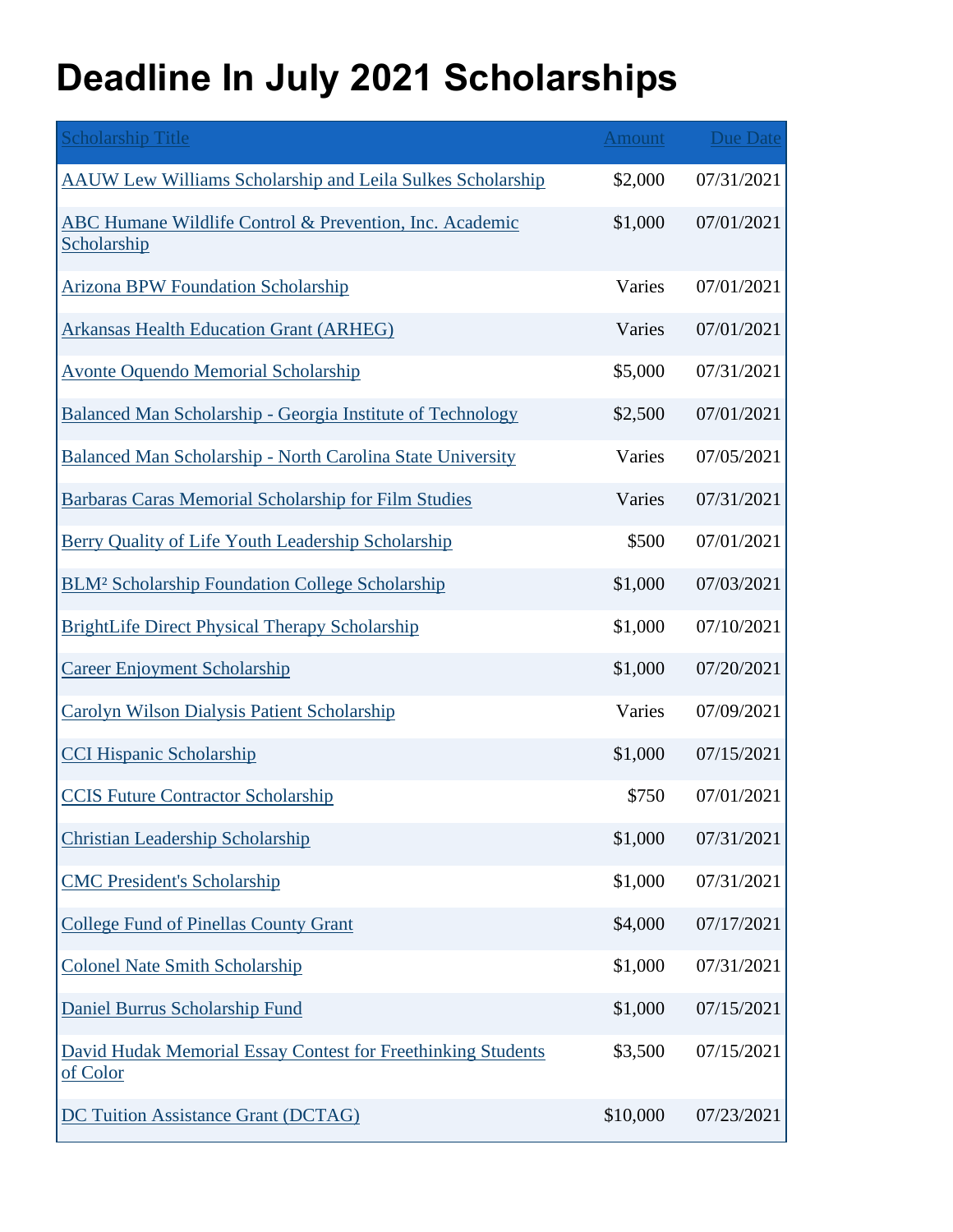| <b>Scholarship Title</b>                                                              | <b>Amount</b> | Due Date   |
|---------------------------------------------------------------------------------------|---------------|------------|
| <b>Delaware Nursing Incentive Program</b>                                             | \$5,000       | 07/15/2021 |
| Dolphin Galleries Scholarship for the Visual Arts                                     | \$1,000       | 07/20/2021 |
| Early Childhood Educators Scholarship Program                                         | \$9,000       | 07/01/2021 |
| <b>Eastern Amputee Golf Association Scholarship</b>                                   | \$4,000       | 07/01/2021 |
| <b>Edward T. Conroy Memorial Scholarship Program</b>                                  | Varies        | 07/15/2021 |
| <b>Elmer Carvey Scholarship</b>                                                       | \$1,500       | 07/01/2021 |
| <b>Ethan Saylor Memorial Scholarship</b>                                              | \$500         | 07/09/2021 |
| FCHCC Achieving the Dream Scholarship                                                 | Varies        | 07/31/2021 |
| Fergus Area College Foundation Scholarship                                            | Varies        | 07/15/2021 |
| First Responders Children's Foundation - Victoria Ovis<br><b>Memorial Scholarship</b> | \$2,000       | 07/01/2021 |
| <b>Future Contractors Scholarship</b>                                                 | \$750         | 07/01/2021 |
| <b>GeneTex for Education Scholarship Program</b>                                      | \$2,000       | 07/31/2021 |
| <b>Gladys Heintz Memorial Scholarship</b>                                             | \$1,000       | 07/12/2021 |
| <b>Greensboro Community Swim Association</b>                                          | Varies        | 07/03/2021 |
| Hardin-Simmons University Endowed Scholarships for<br><b>Ministerial Students</b>     | Varies        | 07/15/2021 |
| Harriet Irsay Scholarship Grant                                                       | Varies        | 07/24/2021 |
| <b>Hooper Memorial Scholarship</b>                                                    | \$2,000       | 07/25/2021 |
| <b>International Association for Intelligence Education Scholarship</b>               | \$1,500       | 07/31/2021 |
| Into the AM Gaming Industry Scholarship                                               | \$1,000       | 07/15/2021 |
| <b>Ishaq Foundation Scholarship</b>                                                   | \$15,000      | 07/14/2021 |
| Jan Egerton and Don Smitley Mesothelioma Scholarship                                  | \$2,500       | 07/20/2021 |
| Jewish Family and Children's Services Scholarship                                     | \$1,500       | 07/01/2021 |
| Jim & Anna Hyonjoo Lint Scholarship                                                   | \$1,500       | 07/31/2021 |
| Joshua Gomes Memorial Scholarship Fund                                                | \$1,000       | 07/15/2021 |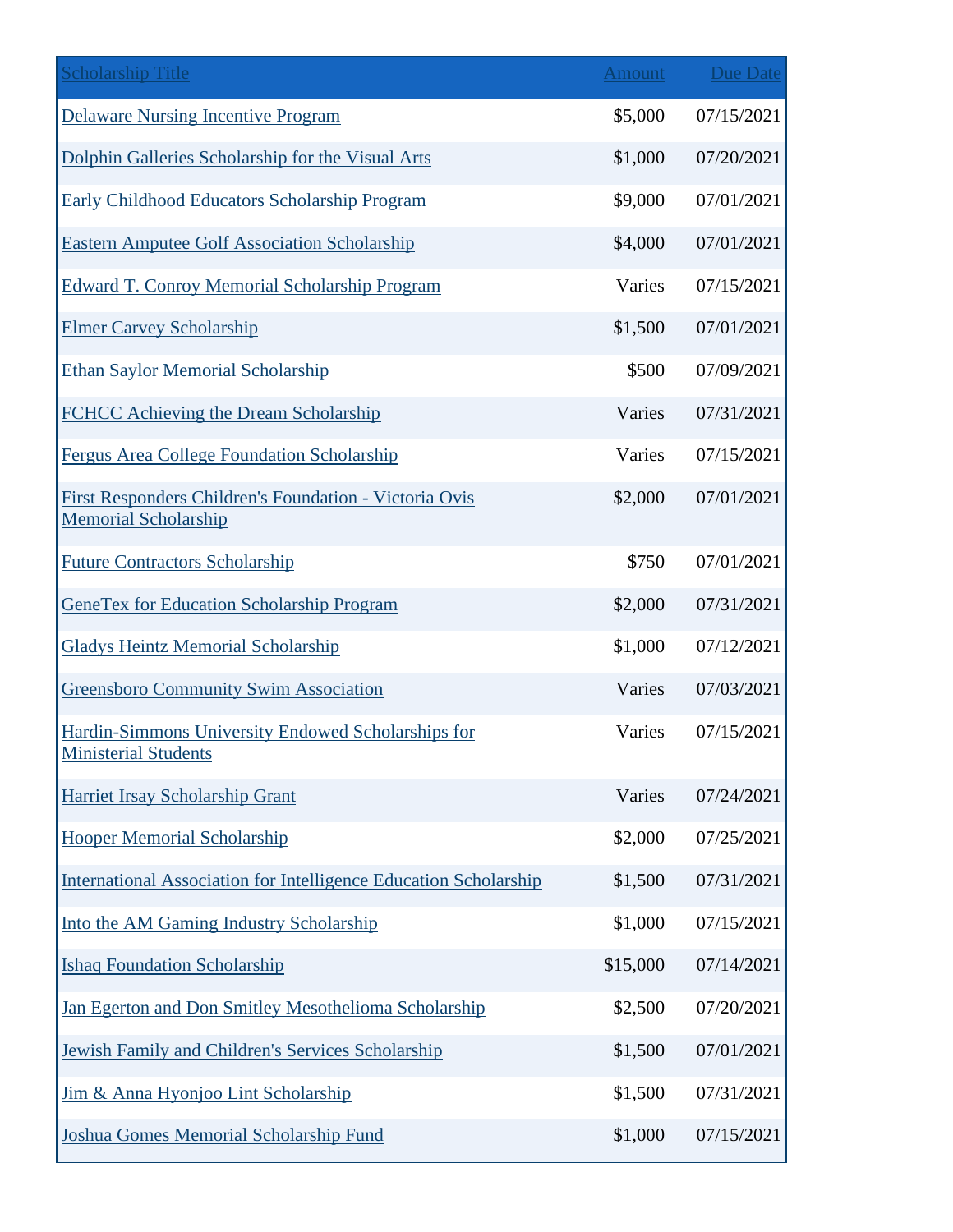| <b>Scholarship Title</b>                                          | <b>Amount</b> | <b>Due Date</b> |
|-------------------------------------------------------------------|---------------|-----------------|
| <b>Julia's Learning Foundation Scholarship</b>                    | \$500         | 07/01/2021      |
| <b>Kobrin Family Scholarship</b>                                  | \$10,000      | 07/15/2021      |
| <b>LASF Scholarship</b>                                           | \$1,000       | 07/03/2021      |
| <b>Lindsay Sale-Tinney Award</b>                                  | Varies        | 07/01/2021      |
| <b>LR Lutheran Scholarships</b>                                   | Varies        | 07/01/2021      |
| <b>Madeline Rosenthal Goodwin Memorial Scholarship</b>            | \$2,000       | 07/11/2021      |
| Marin County Bar Association Legal Scholarship                    | \$5,000       | 07/31/2021      |
| <b>Martin Honors Scholarship</b>                                  | \$36,000      | 07/06/2021      |
| <b>Media Fellows Scholarship</b>                                  | \$3,000       | 07/14/2021      |
| Michael J. Latta EMS Scholarship Fund                             | Varies        | 07/15/2021      |
| Minnesota Indian Scholarship Program                              | \$60,000      | 07/01/2021      |
| Mississippi Automotive Manufacturers Association Scholarship      | Varies        | 07/26/2021      |
| <b>NADONA LTC Stephanie Carroll Scholarship</b>                   | Varies        | 07/01/2021      |
| <b>Naval Intelligence Essay Contest</b>                           | \$5,000       | 07/31/2021      |
| <b>NBCC Foundation Rural Scholarship</b>                          | \$8,000       | 07/31/2021      |
| <b>NCCF Survivor Scholarship Program</b>                          | \$1,000       | 07/15/2021      |
| Nebraska Democratic Women's Caucus Inspiring Women<br>Scholarship | \$500         | 07/01/2021      |
| Needham September 11th Scholarship Fund                           | Varies        | 07/01/2021      |
| <b>Nels Andrew Cleven Founder's Paper Prize Awards</b>            | \$400         | 07/01/2021      |
| <b>NEWH Ken Schindler Scholarship</b>                             | \$5,000       | 07/16/2021      |
| <b>NEWH Vancouver Region Scholarship</b>                          | \$3,000       | 07/31/2021      |
| <b>NFWL Annual Constitution Essay Scholarship</b>                 | \$3,000       | 07/19/2021      |
| Novus Biologicals Scholarship Program                             | \$1,500       | 07/29/2021      |
| <b>OCA Spectrum Scholars</b>                                      | \$20,000      | 07/12/2021      |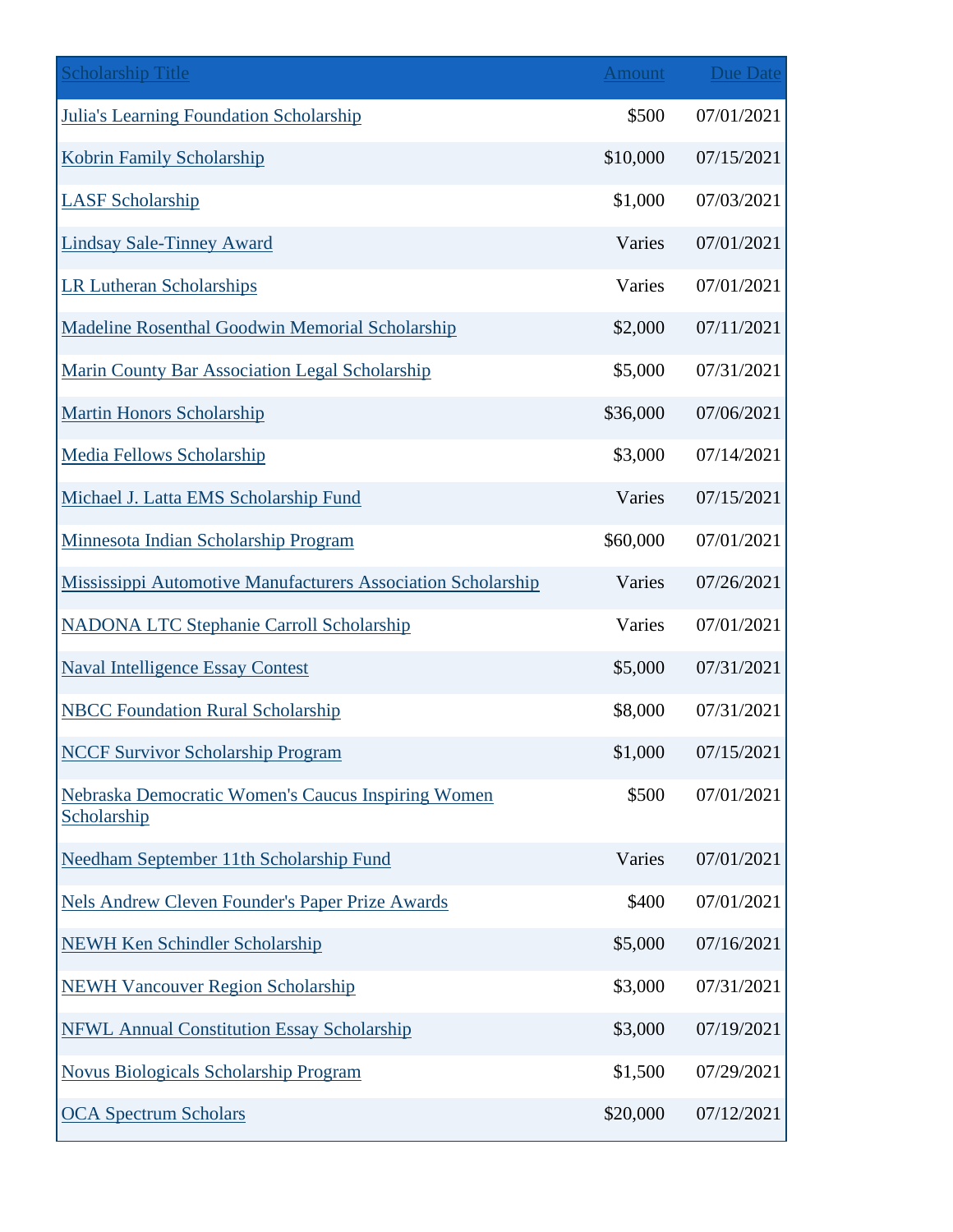| <b>Scholarship Title</b>                                                        | <b>Amount</b> | <b>Due Date</b> |
|---------------------------------------------------------------------------------|---------------|-----------------|
| Ohio War Orphan & Severely Disabled Veterans' Children<br>Scholarship           | Varies        | 07/01/2021      |
| <b>PACIM Polanie Legacy Scholarship</b>                                         | \$1,000       | 07/31/2021      |
| <b>PACIM Rog Endowment Fund Award</b>                                           | \$1,000       | 07/31/2021      |
| PepsiCo Cesar Chavez Latino Scholarship                                         | \$5,000       | 07/20/2021      |
| Pierce Bulter Scholarship                                                       | Varies        | 07/14/2021      |
| Pierce Butler Scholarship                                                       | Varies        | 07/14/2021      |
| <b>Platt Family Scholarship Prize Essay Contest</b>                             | \$1,500       | 07/31/2021      |
| Proyecto H.A.C.E.R. Book Scholarship                                            | \$1,000       | 07/10/2021      |
| <b>R&amp;D Systems Scholarship</b>                                              | \$1,500       | 07/29/2021      |
| Rockefeller State Wildlife Scholarship                                          | \$12,000      | 07/01/2021      |
| <b>Roy E. Jorgensen Memorial Scholarship</b>                                    | \$15,000      | 07/31/2021      |
| SAPA Scholarship & Excellence in Education Program                              | \$1,000       | 07/06/2021      |
| <b>SCAF Adult Scholarships</b>                                                  | Varies        | 07/12/2021      |
| <b>SCTPN Undergraduate Scholarship</b>                                          | Varies        | 07/24/2021      |
| Sigma Nu Fraternity Pursuit of Excellence Scholarship                           | \$3,000       | 07/01/2021      |
| <b>Stanwood Democrats/Delores Haglund Jones Memorial</b><br>Scholarship         | \$1,000       | 07/12/2021      |
| Stephen W. Cavanaugh Scholarship                                                | \$8,000       | 07/20/2021      |
| Tennessee Dependent Children Scholarship Program                                | Varies        | 07/15/2021      |
| <b>Texas Urban Scholarship</b>                                                  | \$2,000       | 07/06/2021      |
| The Chelsy Tomashoff Memorial Scholarship for Print Design<br><b>Excellence</b> | \$1,500       | 07/15/2021      |
| The Club Foundation Joe Perdue Scholarship                                      | \$2,500       | 07/01/2021      |
| The John Galt Scholarship for Future Supply Chain Leaders                       | \$10,000      | 07/31/2021      |
| The Landing School Scholarships                                                 | \$10,000      | 07/01/2021      |